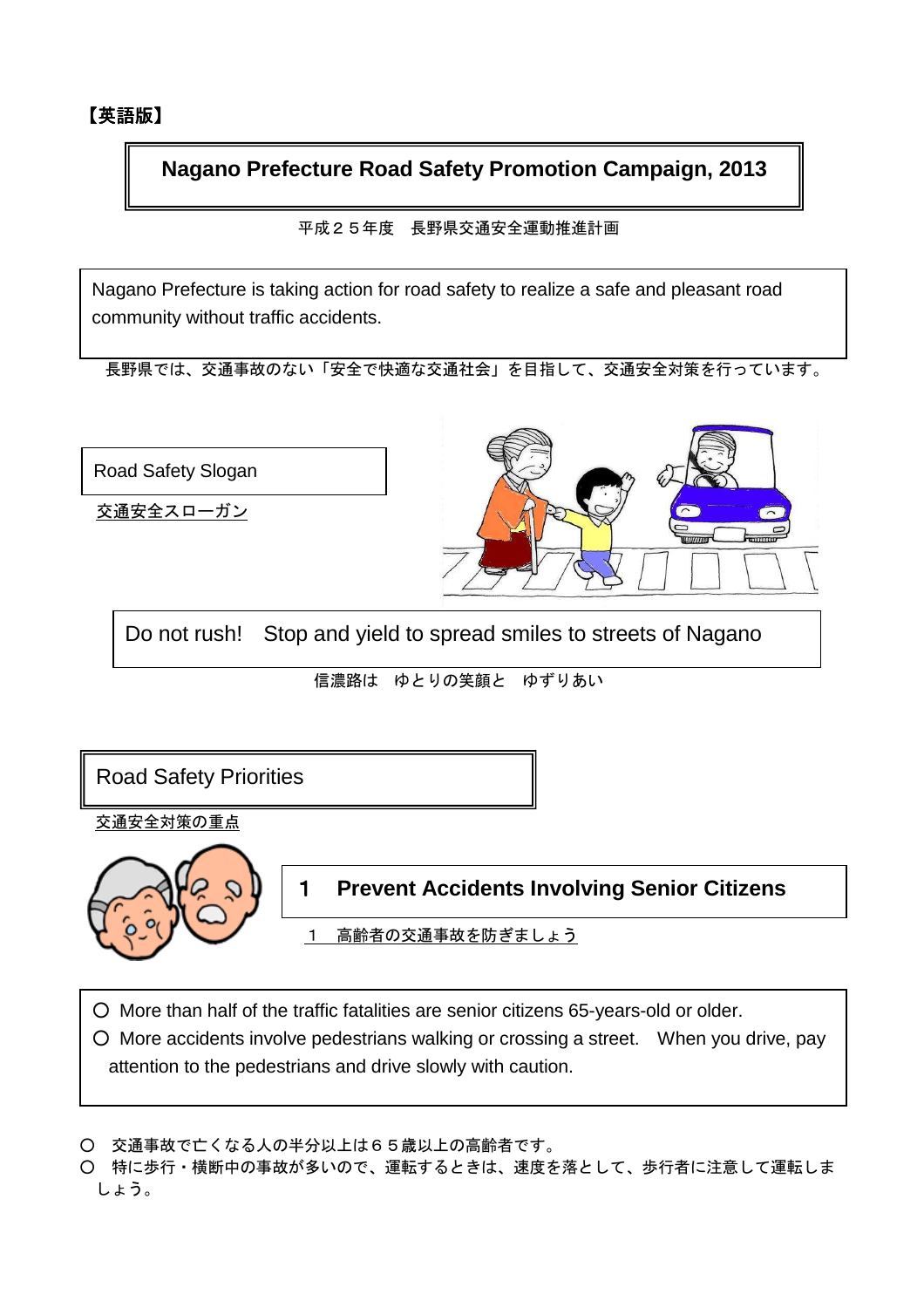## 2 **Prevent Accidents at Dusk and Nighttime**

- 2 夕暮れ時と夜間の交通事故を防ぎましょう
- There are many pedestrian- and bicycle-related accidents at dusk and nighttime.
- Turn on the headlights of your vehicle and bicycle early, and walk with reflectors or safety lights.

○ 夕暮れ時から夜にかけて、歩行者や自転車の事故が多く発生しています。 ○ 車や自転車は、早めにライトを点灯し、歩行者は反射材など、光るものを身につけましょう。



- 3 **Put an End to Drunk Driving**
- 3 飲酒運転をなくしましょう
- Drunk driving is a serious offense.

○ Drunk drivers as well as those who offered them alcoholic drinks or a vehicle, and those who asked them to drive are subject to punishment.

- You must not drive under the influence of alcohol at any time.
- 飲酒運転は危険な犯罪です。
- 運転手のほか、酒を提供した人、車を提供した人、運転を頼んだ人も処罰の対象です。
- 飲酒運転は絶対にしてはいけません。